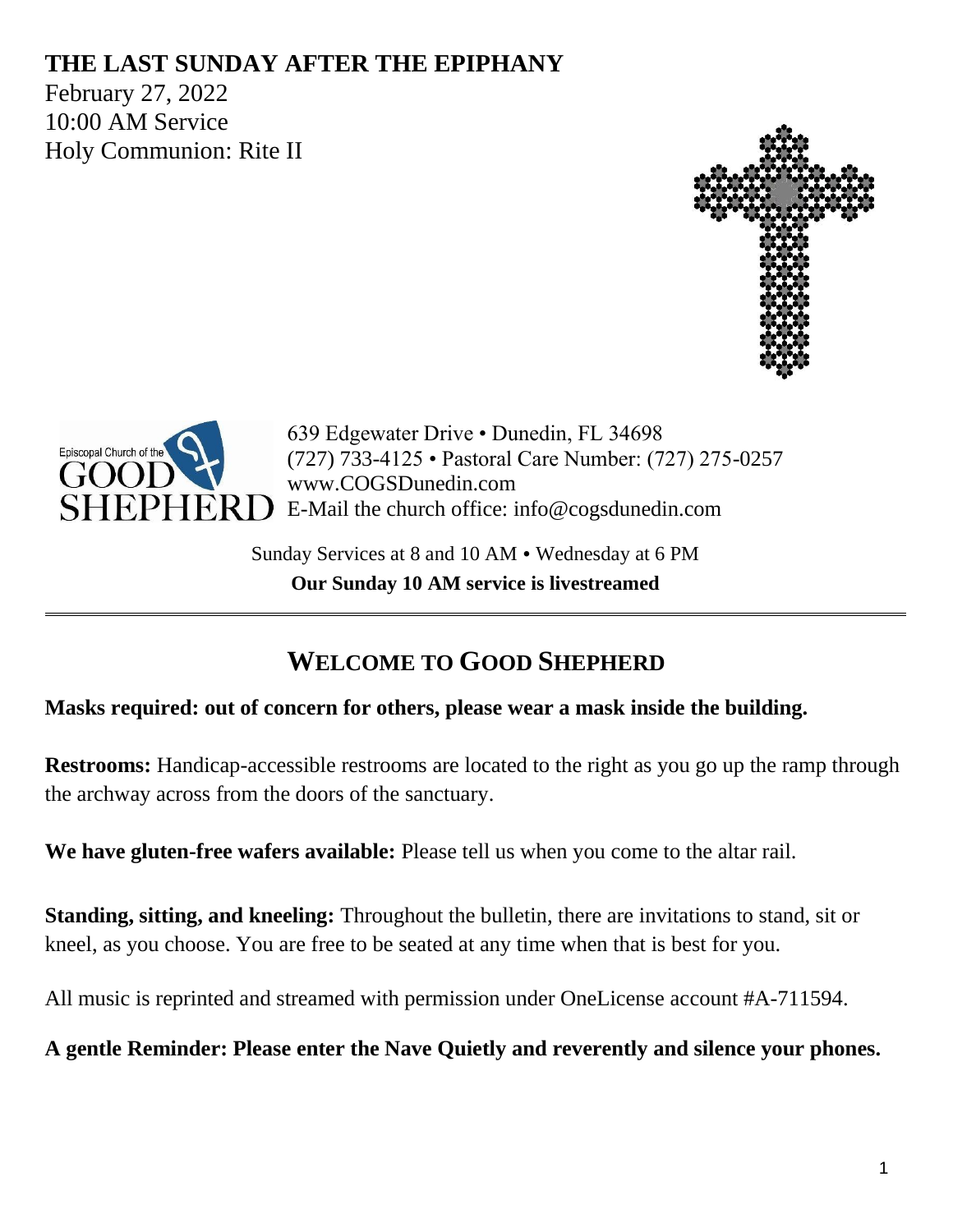# **GATHERING FOR WORSHIP**

**VOLUNTARY** How Bright Appears the Morning Star Max Drischner

(1891-1971)

*[During the Voluntary, please prepare for worship by observing attentive silence.]* **WELCOME AND ANNOUNCEMENTS**

**PROCESSIONAL HYMN H-496** How Bright Appears the Morning Star

WIE SCHÖN LEUCHTET

**How bright appears the Morning Star, with mercy beaming from afar; the host of heaven rejoices; O righteous Branch, O Jesse's Rod! Thou Son of Man and Son of God! We, too, will lift our voices: Jesus, Jesus! Holy, holy, yet most lowly, draw thou near us; great Emmanuel, come and hear us.**

**Though circled by the hosts on high, he deigned to cast a pitying eye upon his helpless creature; the whole creation's Head and Lord, by highest seraphim adored, assumed our very nature; Jesus, grant us, through thy merit, to inherit thy salvation; hear, O hear our supplication.**

**Rejoice, ye heavens; thou earth, reply; with praise, ye sinners, fill the sky, for this his Incarnation. Incarnate God, put forth thy power, ride on, ride on, great Conqueror, till all know thy salvation. Amen, amen! Alleluia, alleluia! Praise be given evermore, by earth and heaven.**

## **THE OPENING ACCLAMATION**

*Celebrant* Blessed be God: Father, Son, and Holy Spirit. *People* **And blessed be God's kingdom, now and for ever. AMEN.**

## **COLLECT FOR PURITY**

*All* **Almighty God, to you all hearts are open, all desires known, and from you no secrets are hid: Cleanse the thoughts of our hearts by the inspiration of your Holy Spirit, that we may perfectly love you, and worthily magnify your holy Name; through Christ our Lord. Amen.**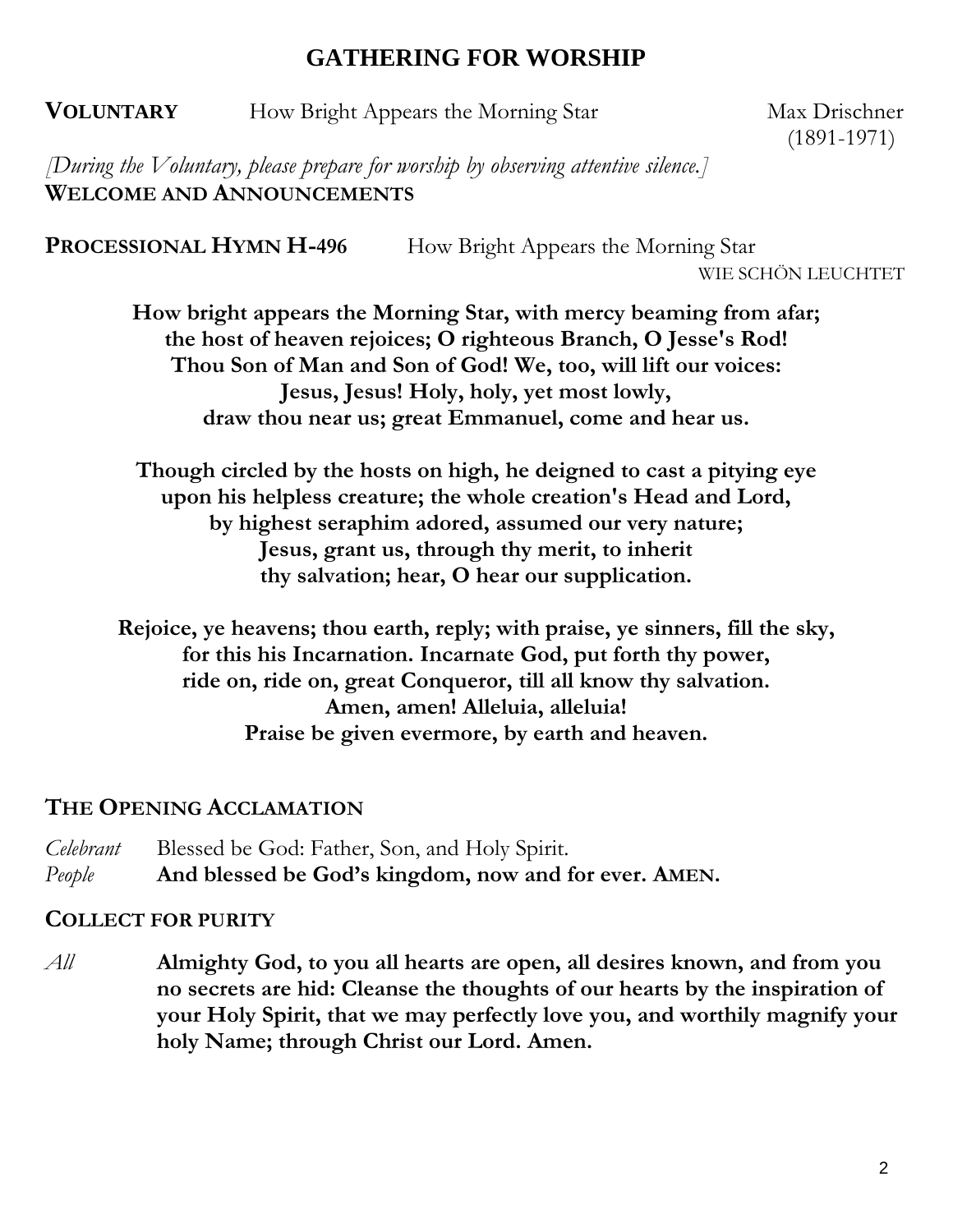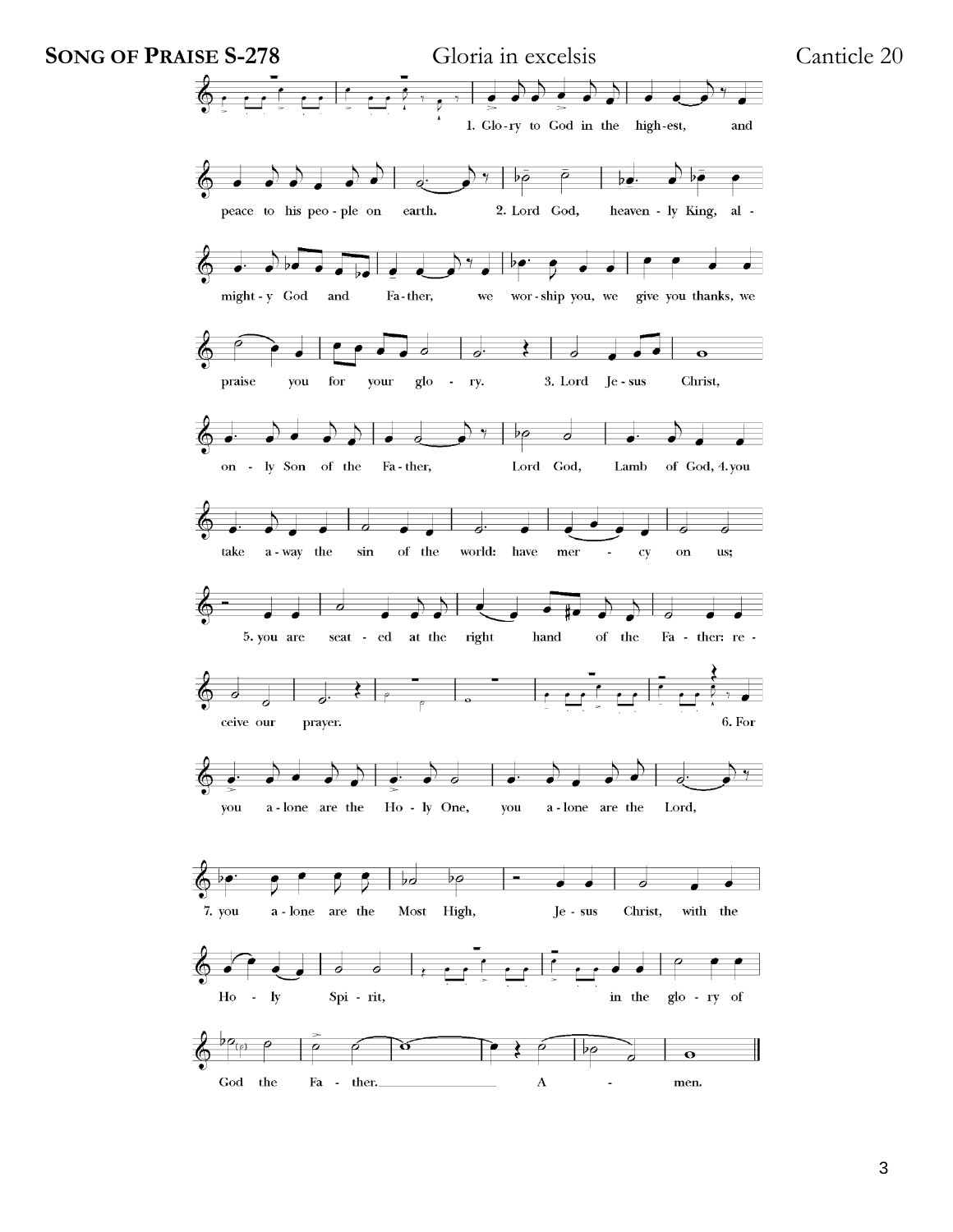## **THE COLLECT OF THE DAY**

*Celebrant* The Lord be with you.

*People* **And also with you.**

- *Celebrant* Let us pray… O God, who before the passion of your only begotten Son revealed his glory upon the holy mountain: Grant to us that we, beholding by faith the light of his countenance, may be strengthened to bear our cross, and be changed into his likeness from glory to glory; through Jesus Christ our Lord, who lives and reigns with you and the Holy Spirit, one God, for ever and ever.
- *All* **AMEN**.

# **THE WORD OF GOD**

*The people sit.*

## **THE FIRST READING** Exodus 34:29-35

## *Lector The First Reading is taken from Exodus chapter 34…*

Moses came down from Mount Sinai. As he came down from the mountain with the two tablets of the covenant in his hand, Moses did not know that the skin of his face shone because he had been talking with God. When Aaron and all the Israelites saw Moses, the skin of his face was shining, and they were afraid to come near him. But Moses called to them; and Aaron and all the leaders of the congregation returned to him, and Moses spoke with them. Afterward all the Israelites came near, and he gave them in commandment all that the Lord had spoken with him on Mount Sinai. When Moses had finished speaking with them, he put a veil on his face; but whenever Moses went in before the Lord to speak with him, he would take the veil off, until he came out; and when he came out, and told the Israelites what he had been commanded, the Israelites would see the face of Moses, that the skin of his face was shining; and Moses would put the veil on his face again, until he went in to speak with him. *Lector* The Word of the Lord.

*People* **Thanks be to God.**

**PSALM 99** TRURO

**The Lord God reigns enthroned above the cherubim in glorious might; In Zion God is great; let all the nations tremble at the sight.**

**You are the Holy One, O Lord; Your Name is great, let all confess: "Lover of justice, mighty one, you have established righteousness."**

**Proclaim God's greatness and bow down, and worship on God's holy hill; You are the Lord, our sovereign God, the Holy One, our Savior still.**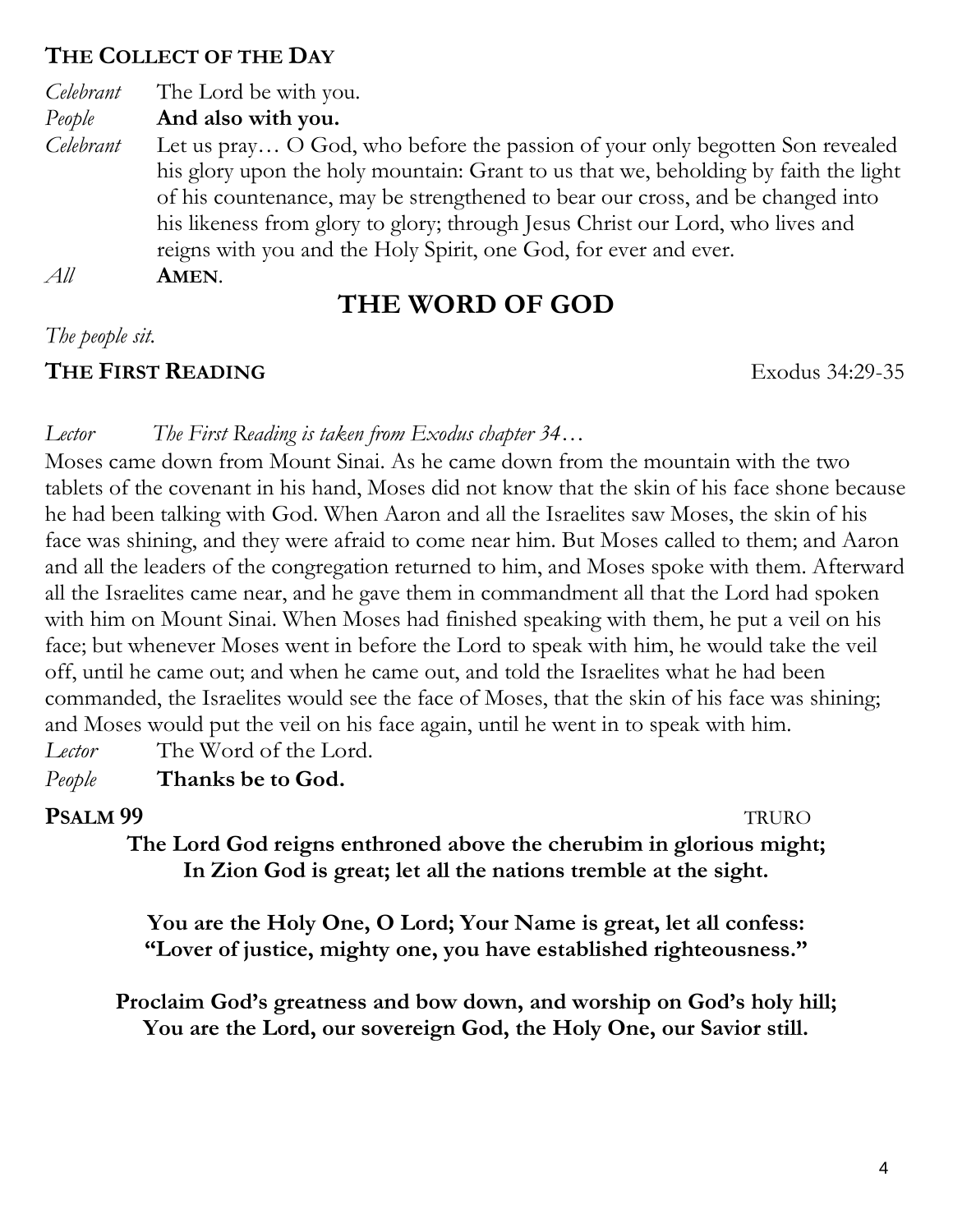## **THE SECOND READING** 2 Corinthians 3:12-4:2

*Lector The Second Reading is taken from Second Corinthians chapters 3 and 4…*

Since, then, we have such a hope, we act with great boldness, not like Moses, who put a veil over his face to keep the people of Israel from gazing at the end of the glory that was being set aside. But their minds were hardened. Indeed, to this very day, when they hear the reading of the old covenant, that same veil is still there, since only in Christ is it set aside. Indeed, to this very day whenever Moses is read, a veil lies over their minds; but when one turns to the Lord, the veil is removed. Now the Lord is the Spirit, and where the Spirit of the Lord is, there is freedom. And all of us, with unveiled faces, seeing the glory of the Lord as though reflected in a mirror, are being transformed into the same image from one degree of glory to another; for this comes from the Lord, the Spirit. Therefore, since it is by God's mercy that we are engaged in this ministry, we do not lose heart. We have renounced the shameful things that one hides; we refuse to practice cunning or to falsify God's word; but by the open statement of the truth we commend ourselves to the conscience of everyone in the sight of God.

*Lector* The Word of the Lord.

*People* **Thanks be to God.**

*All stand as able.*

**THE GOSPEL ACCLAMATION H-551** st 1,3 Rise Up Ye Saints of God! FESTAL SONG

# **Rise up, ye saints of God! Have done with lesser things, give heart and soul and mind and strength to serve the King of kings.**

## **Lift high the cross of Christ! Tread where his feet have trod; and quickened by the Spirit's power, rise up, ye saints of God! THE GOSPEL** Luke 9:28-36

*Deacon* The Holy Gospel of our Lord Jesus Christ according to Luke. *People* **Glory to you, Lord Christ.**

*Deacon* Jesus took with him Peter and John and James, and went up on the mountain to pray. And while he was praying, the appearance of his face changed, and his clothes became dazzling white. Suddenly they saw two men, Moses and Elijah, talking to him. They appeared in glory and were speaking of his departure, which he was about to accomplish at Jerusalem. Now Peter and his companions were weighed down with sleep; but since they had stayed awake, they saw his glory and the two men who stood with him. Just as they were leaving him, Peter said to Jesus, "Master, it is good for us to be here; let us make three dwellings, one for you, one for Moses, and one for Elijah"--not knowing what he said. While he was saying this, a cloud came and overshadowed them; and they were terrified as they entered the cloud. Then from the cloud came a voice that said, "This is my Son, my Chosen; listen to him!" When the voice had spoken, Jesus was found alone. And they kept silent and in those days told no one any of the things they had seen.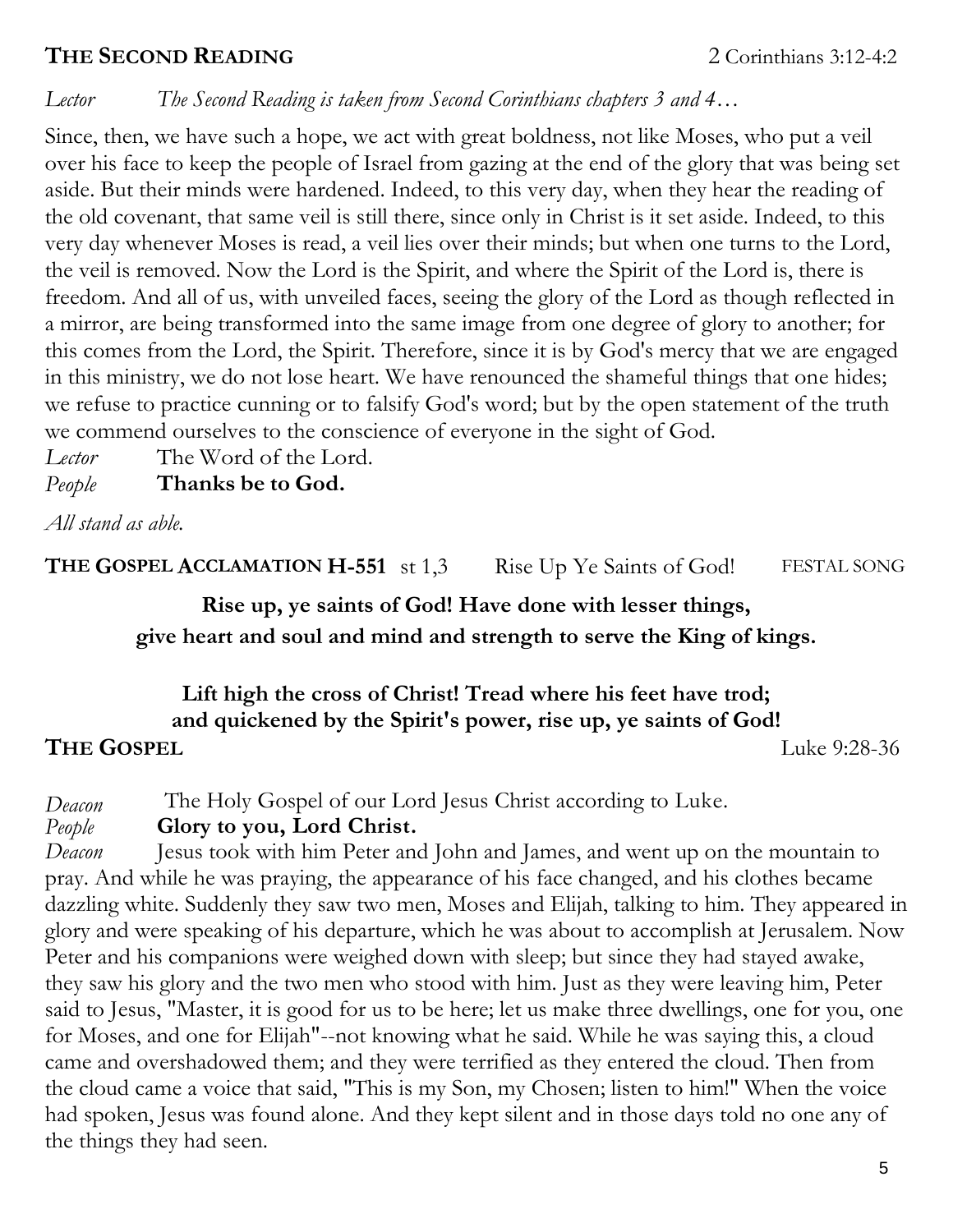*Deacon* The Gospel of the Lord.

*People* **Praise to you, Lord Christ.**

*The people sit.*

## **SERMON** The Rev. Whitney Burton

*All stand as able.*

## **THE NICENE CREED**

*People* **We believe in one God, the Father, the Almighty, maker of heaven and earth, of all that is, seen and unseen. We believe in one Lord, Jesus Christ, the only Son of God, eternally begotten of the Father, God from God, Light from Light, true God from true God, begotten, not made, of one Being with the Father. Through him all things were made. For us and for our salvation he came down from heaven: by the power of the Holy Spirit he became incarnate from the Virgin Mary, and was made man. For our sake he was crucified under Pontius Pilate; he suffered death and was buried. On the third day he rose again in accordance with the Scriptures; he ascended into heaven and is seated at the right hand of the Father. He will come again in glory to judge the living and the dead, and his kingdom will have no end. We believe in the Holy Spirit, the Lord, the giver of life, who proceeds from the Father and the Son. With the Father and the Son he is worshiped and glorified. He has spoken through the Prophets. We believe in one holy catholic and apostolic Church. We acknowledge one baptism for the forgiveness of sins. We look for the resurrection of the dead, and the life of the world to come. Amen.**

# **THE PRAYERS OF THE PEOPLE**

*Please sit, stand, or kneel, as you prefer.*

*Deacon* Let us pray for the Church and for the world.

*Lector* Grant, Almighty God, that all who confess your Name may be united in your truth, live together in your love, and reveal your glory in the world. *Silence*

*Lector* Lord, in your mercy

## *People* **Hear our prayer.**

*Lector* Guide the people of this land, and of all the nations, in the ways of justice and peace; that we may honor one another and serve the common good. *Silence*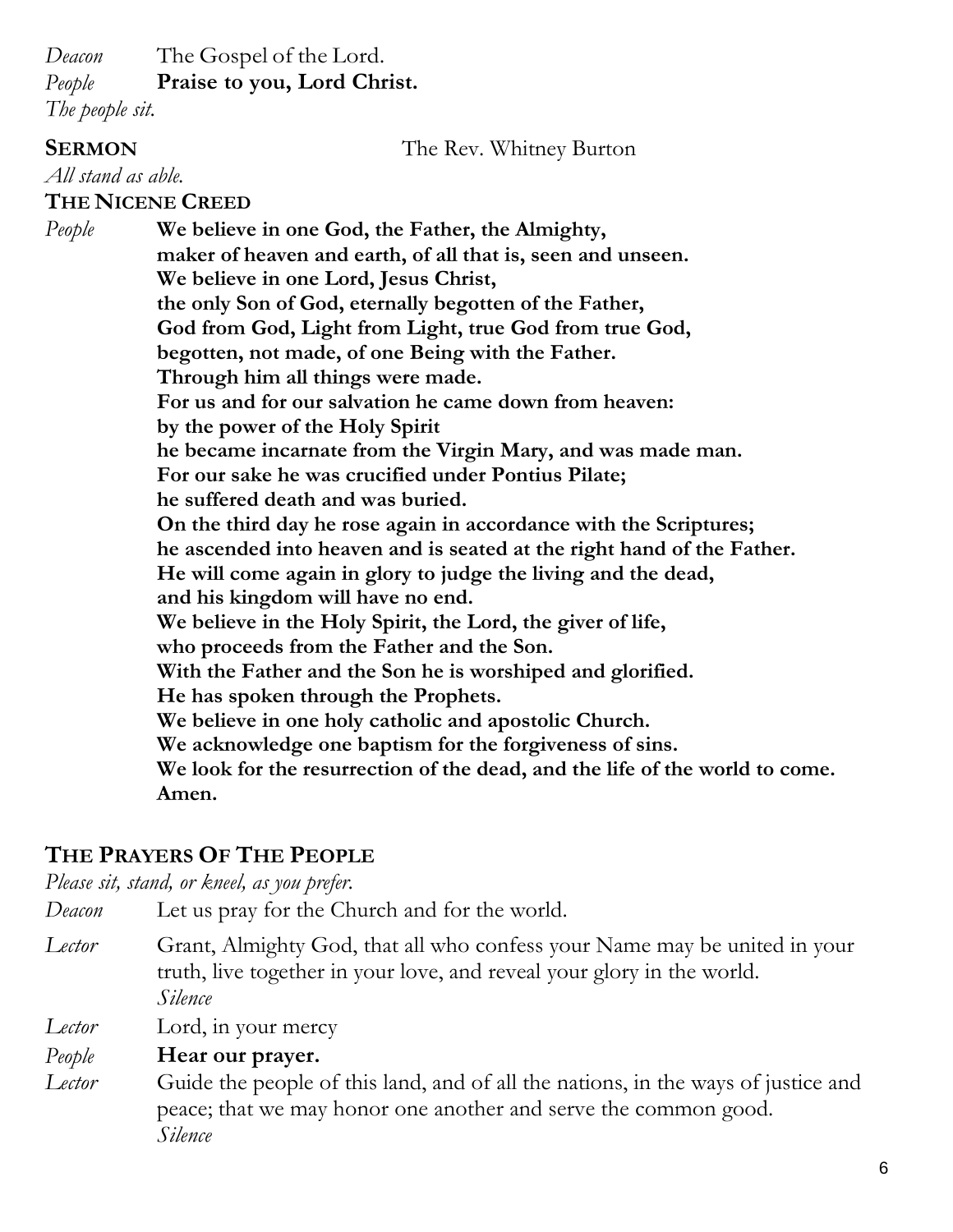*Lector* Lord, in your mercy *People* **Hear our prayer.** *Lector* Give us all a reverence for the earth as your own creation, that we may use its resources rightly in the service of others and to your honor and glory. *Silence Lector* Lord, in your mercy *People* **Hear our prayer.** *Lector* Bless all whose lives are closely linked with ours, and grant that we may serve Christ in them, and love one another as he loves us. We give you thanks for all the blessings of this life, especially the flowers given today to the Glory of God, and for the birthdays this week for Kristie Hazel-Wilbur, Heather Elder, David Thornton, and Philip Elder. *Silence Lector* Lord, in your mercy *People* **Hear our prayer.** *Lector* Comfort and heal all those who suffer in body, mind, or spirit; especially ... [*add names from notebook*] and those we now namealoud or in our hearts [*leave time*, give them courage and hope in their troubles, and bring them the joy of your salvation. *Silence Lector* Lord, in your mercy *People* **Hear our prayer.**

*Lector* We commend to your mercy all who have died, (especially . . . [*add names from notebook*]) that your will for them may be fulfilled; and we pray that we may share with all your saints in your eternal kingdom.

*Silence*

Lord, in your mercy

## *People* **Hear our prayer.**

*The Celebrant adds a concluding collect.*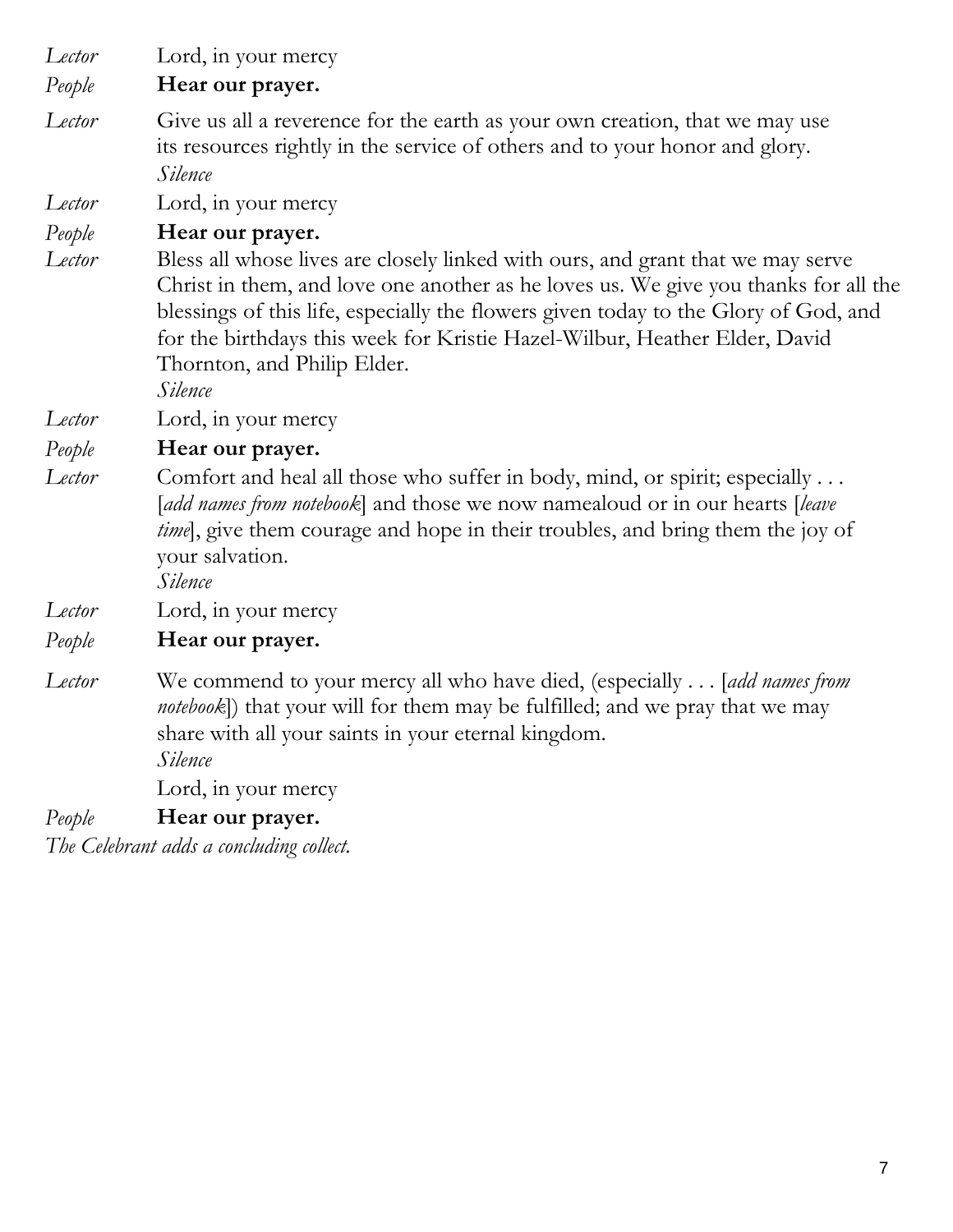# **CONFESSION & ABSOLUTION:**

*Please kneel or stand as able.*

*Deacon* Let us confess our sins against God and our neighbor. *(Silence is kept.) People* **Most merciful God, we confess that we have sinned against you in thought, word, and deed, by what we have done, and by what we have left undone. We have not loved you with our whole heart; we have not loved our neighbors as ourselves. We are truly sorry and we humbly repent. For the sake of your Son Jesus Christ, have mercy on us and forgive us; that we may delight in your will, and walk in your ways, to the glory of your Name. AMEN.**

*Celebrant* Almighty God have mercy on you, forgive you all your sins through our Lord Jesus Christ, strengthen you in all goodness, and by the power of the Holy Spirit keep you in eternal life.

*All* **AMEN**.

# **THE GREETING OF PEACE**

*Celebrant* The peace of the Lord be always with you.

*People* **And also with you.**

*All may greet one another in the name of the Lord.*

# **THE HOLY COMMUNION**

# **OFFERTORY SENTENCE**

**OFFERTORY** For I Am Persuaded Mark Schweizer Judy Warner, Soloist

*All stand as able.*

# **THE PRESENTATION**

*Deacon* We gladly present the fruits of our lives to the God who creates us, redeems us and sustains us. May we have the grace to use them to heal God's world.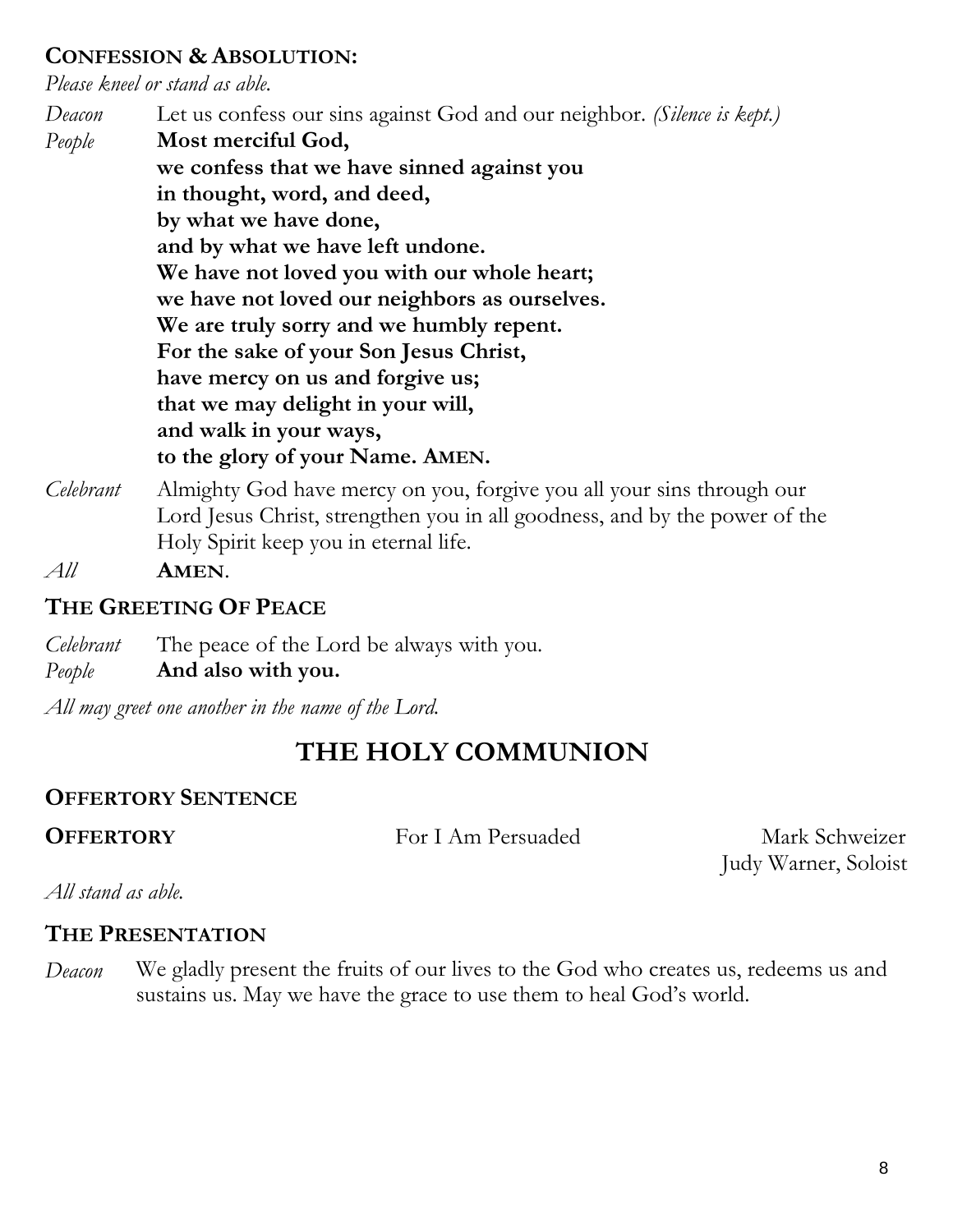**We give thee but thine own, whate'er the gift may be; all that we have is thine alone, a trust, O Lord, from thee.**

# **May we thy bounties thus as stewards true receive, and gladly, as thou blessest us, to thee our first-fruits give.**

## **THE GREAT THANKSGIVING:** Eucharistic Prayer B

| The Lord be with you.                                                             |
|-----------------------------------------------------------------------------------|
| And also with you.                                                                |
| Lift up your hearts.                                                              |
| We lift them to the Lord.                                                         |
| Let us give thanks to the Lord our God.                                           |
| It is right to give him thanks and praise.                                        |
| It is right, and a good and joyful thing, always and everywhere to give thanks to |
| you, Father Almighty, Creator of heaven and earth.                                |
| (Proper Preface)                                                                  |
| Therefore, we praise you, joining our voices with Angels and Archangels and with  |
| all the company of heaven, who for ever sing this hymn to proclaim the glory of   |
| your Name:                                                                        |
| Holy, holy, holy Lord, God of power and might,<br>$S-128$                         |
| heaven and earth are full of your glory.                                          |
| Hosanna in the highest.                                                           |
| Blessed is he who comes in the name of the Lord.                                  |
| Hosanna in the highest.                                                           |
|                                                                                   |

## *The Celebrant continues*

We give thanks to you, O God, for the goodness and love which you have made known to us in creation; in the calling of Israel to be your people; in your Word spoken through the prophets; and above all in the Word made flesh, Jesus, your Son. For in these last days you sent him to be incarnate from the Virgin Mary, to be the Savior and Redeemer of the world. In him, you have delivered us from evil, and made us worthy to stand before you. In him, you have brought us out of error into truth, out of sin into righteousness, out of death into life. On the night before he died for us, our Lord Jesus Christ took bread; and when he had given thanks to you, he broke it, and gave it to his disciples, and said, "Take, eat: This is my Body, which is given for you. Do this for the remembrance of me." After supper he took the cup of wine; and when he had given thanks, he gave it to them, and said, "Drink this, all of you: This is my Blood of the new Covenant, which is shed for you and for many for the forgiveness of sins. Whenever you drink it, do this for the remembrance of me." Therefore, according to his command, O Father,

## *Celebrant and People* **We remember his death, We proclaim his resurrection, We await his coming in glory;**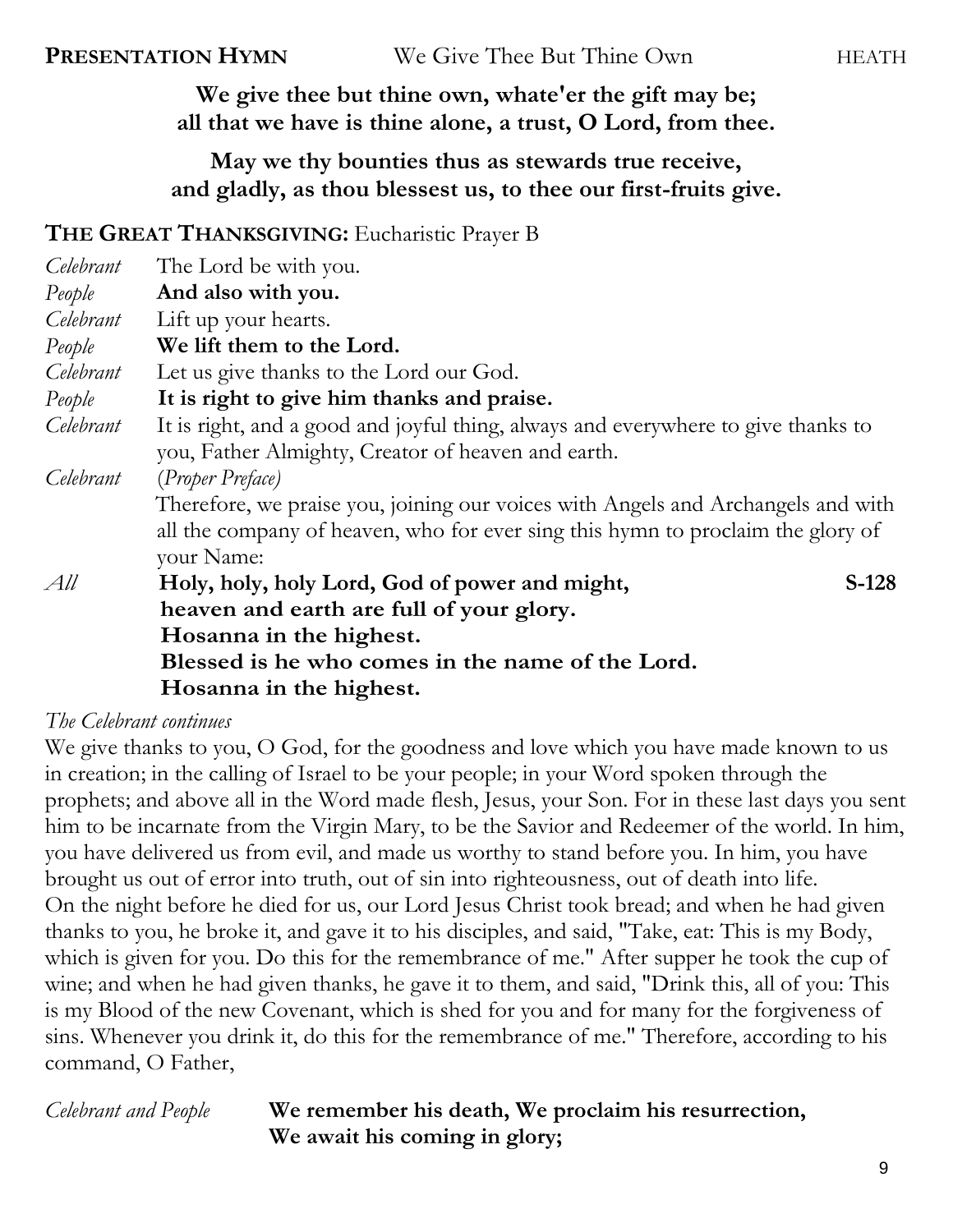## *The Celebrant continues*

And we offer our sacrifice of praise and thanksgiving to you, O Lord of all; presenting to you, from your creation, this bread and this wine.

We pray you, gracious God, to send your Holy Spirit upon these gifts that they may be the Sacrament of the Body of Christ and his Blood of the new Covenant. Unite us to your Son in his sacrifice, that we may be acceptable through him, being sanctified by the Holy Spirit. In the fullness of time, put all things in subjection under your Christ, and bring us to that heavenly country where, with  $\boxed{\phantom{a}}$  and all your saints, we may enter the everlasting heritage of your sons and daughters; through Jesus Christ our Lord, the firstborn of all creation, the head of the Church, and the author of our salvation.

By him, and with him, and in him, in the unity of the Holy Spirit all honor and glory is yours, Almighty Father, now and for ever.

# *All* **Amen.**

# **THE LORD'S PRAYER**

*Celebrant* And now as our Savior Christ has taught us, we are bold to say, *People* **Our Father, who art in heaven, hallowed be thy Name, thy kingdom come, thy will be done, on earth as it is in heaven. Give us this day our daily bread. And forgive us our trespasses, as we forgive those who trespass against us. And lead us not into temptation, but deliver us from evil. For thine is the kingdom, and the power, and the glory, for ever and ever. Amen.**

# **THE BREAKING OF THE BREAD**

*The Celebrant breaks the consecrated bread. A period of silence is kept.*

*Celebrant* Alleluia! Christ our Passover is sacrificed for us; *People* **Therefore let us keep the feast. Alleluia!**

*Celebrant* The Gifts of God for the People of God.

*All are invited to receive the Sacrament in one kind. If you desire a blessing instead, cross your arms over your chest.*

**COMMUNION** Be Thou My Vision Craig Courtney

Julian Guini, Soloist

*Please remain seated.*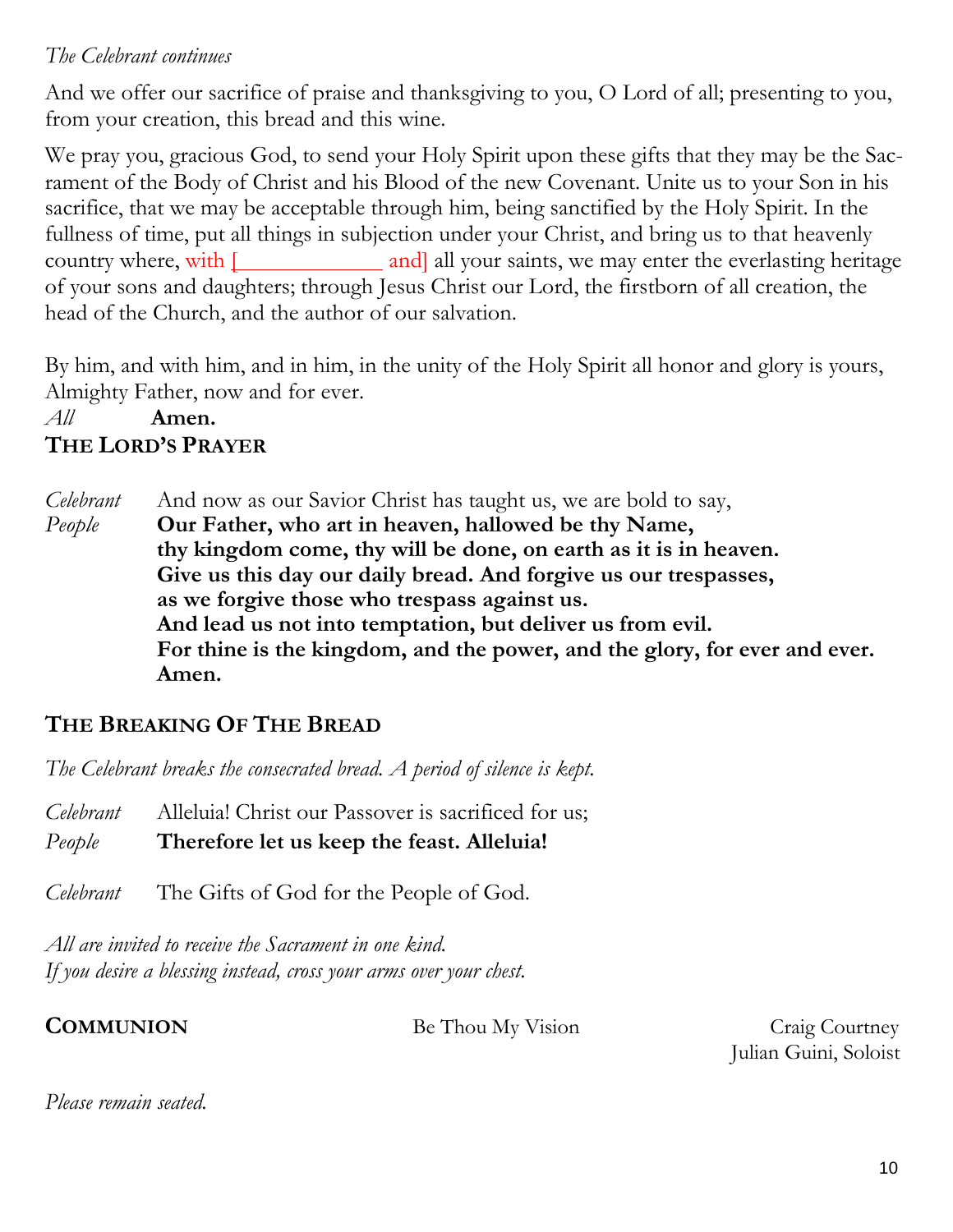**O wondrous type! O vision fair of glory that the church may share, which Christ upon the mountain shows, where brighter than the sun he glows!**

**With Moses and Elijah nigh the incarnate Lord holds converse high; and from the cloud, the Holy One bears record to the only Son.**

**With shining face and bright array, Christ deigns to manifest today what glory shall be theirs above who joy in God with perfect love.** 

## **THE PRAYER AFTER COMMUNION**

*Celebrant* Let us pray… *All* **Almighty and everliving God, we thank you for feeding us with the spiritual food of the most precious Body and Blood of your Son our Savior Jesus Christ; and for assuring us in these holy mysteries that we are living members of the Body of your Son, and heirs of your eternal kingdom. And now, Father, send us out to do the work you have given us to do, to love and serve you as faithful witnesses of Christ our Lord. To him, to you, and to the Holy Spirit, be honor and glory, now and for ever. Amen.**

## **THE BLESSING**

**THE SENDING HYMN H-7** Christ, Whose Glory Fills the Skies RATISBON

**Christ, whose glory fills the skies, Christ, the true, the only Light, Sun of Righteousness, arise! Triumph over shades of night; Dayspring from on high, be near; Day-star, in my heart appear!**

**Dark and cheerless is the morn unaccompanied by thee; joyless is the day's return till thy mercy's beams I see; as they inward light impart, glad my eyes, and warm my heart.**

**Visit then this soul of mine! Pierce the gloom of sin and grief! Fill me, radiancy divine; scatter all my unbelief; more and more thyself display, shining to the perfect day.**

## **THE DISMISSAL**

*Deacon* Go in peace to love and serve the Lord! *People* **Thanks be to God!**

## **VOLUNTARY** Toccata David Hegarty